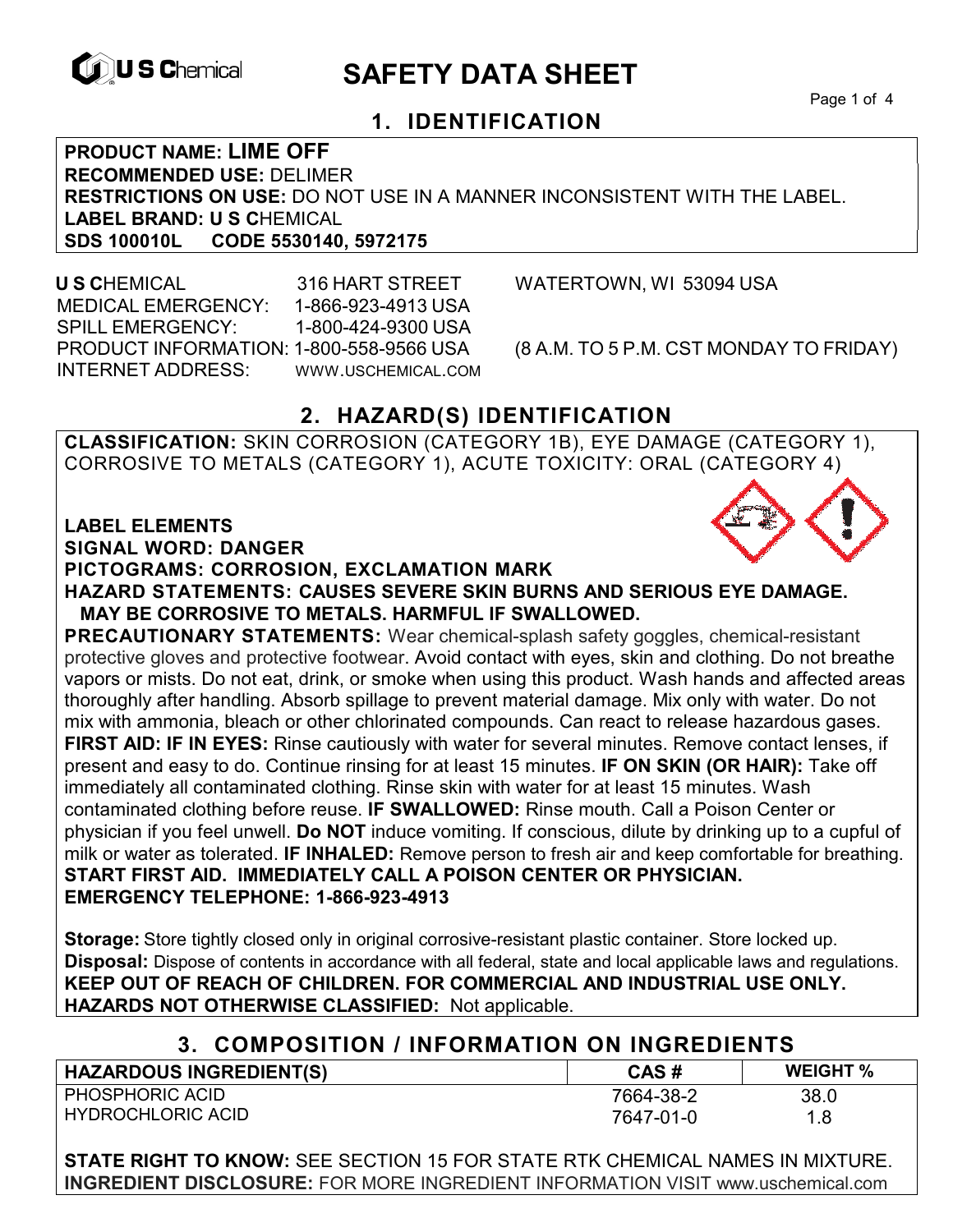## **LIME OFF SDS 100010L**

## **4. FIRST-AID MEASURES** Page 2 of 4

**IF IN EYES:** RINSE CAUTIOUSLY WITH WATER FOR SEVERAL MINUTES. REMOVE CONTACT LENSES, IF PRESENT AND EASY TO DO. CONTINUE RINSING FOR AT LEAST 15 MINUTES. **IF ON SKIN (OR HAIR):** TAKE OFF IMMEDIATELY ALL CONTAMINATED CLOTHING. RINSE SKIN WITH WATER FOR AT LEAST 15 MINUTES. WASH CONTAMINATED CLOTHING BEFORE REUSE. **IF SWALLOWED:** RINSE MOUTH. CALL A POISON CENTER OR PHYSICIAN IF YOU FEEL UNWELL. **Do NOT** INDUCE VOMITING. IF CONSCIOUS, DILUTE BY DRINKING UP TO A CUPFUL OF MILK OR WATER AS TOLERATED. **IF INHALED:** REMOVE PERSON TO FRESH AIR AND KEEP COMFORTABLE FOR BREATHING.

**START FIRST AID. IMMEDIATELY CALL A POISON CENTER OR PHYSICIAN. EMERGENCY TELEPHONE: 1-866-923-4913**

**MOST IMPORTANT SYMPTOMS / EFFECTS:** CAUSES SEVERE SKIN BURNS AND SERIOUS EYE DAMAGE. MAY CAUSE BLINDNESS WITHOUT IMMEDIATE FIRST AID. HARMFUL IF SWALLOWED. CAUSES BURNS AND SERIOUS DAMAGE TO MOUTH, THROAT AND STOMACH. CORROSIVE TO ALL BODY TISSUES.

**MEDICAL CONDITIONS AGGRAVATED:** NONE KNOWN.

**NOTE TO PHYSICIAN:** CALL 1-866-923-4913 FOR EXPOSURE MANAGEMENT ASSISTANCE.

## **5. FIRE-FIGHTING MEASURES**

**CHEMICAL HAZARDS:** CORROSIVE. NON-FLAMMABLE. **COMBUSTION PRODUCT HAZARDS:** OXIDES OF CARBON AND OTHER FUMES. **METHODS:** SELECT EXTINGUISHER AND METHODS BASED ON FIRE SIZE AND TYPE. **EQUIPMENT:** WEAR SCBA AND FULL PROTECTIVE GEAR AS CONDITIONS WARRANT. **NFPA RATING:** HEALTH-3/FLAMMABILITY-0/ INSTABILITY-0/SPECIAL HAZARD-N.AP. **SUITABLE EXTINGUISHERS:** WATER, DRY CHEMICAL, CO2 OR FOAM SUITABLE FOR FIRE. **UNSUITABLE EXTINGUISHERS:** NO RESTRICTIONS BASED ON CHEMICAL HAZARDS.

## **6. ACCIDENTAL RELEASE MEASURES**

**PERSONAL PRECAUTIONS:** EVACUATE UNPROTECTED PERSONNEL FROM AREA. WEAR PERSONAL PROTECTION INCLUDING RUBBER BOOTS. SEE SECTION 8. VENTILATE AREA IF NEEDED. BE CAREFUL NOT TO SLIP. WASH THOROUGHLY AFTER CLEAN-UP. **ENVIRONMENTAL PRECAUTIONS:** PREVENT SPILL FROM ENTERING DRAIN, STORM SEWER OR SURFACE WATERWAY. PREVENT WATER AND SOIL CONTAMINATION. **CLEAN-UP METHODS:** SMALL SPILLS MAY BE WIPED UP AND RINSED WITH WATER. FOR LARGER SPILLS, DIKE TO CONTAIN. PUMP TO LABELED CONTAINER OR ABSORB SPILLAGE AND SCOOP UP WITH INERT ABSORBENT MATERIAL. AFTER SPILL COLLECTION, RINSE AREA WITH WATER AND FOLLOW WITH NORMAL CLEAN-UP PROCEDURES.

## **7. HANDLING AND STORAGE**

**HANDLING:** FOLLOW ALL LABEL DIRECTIONS. INSTRUCT PERSONNEL ABOUT PROPER USE, HAZARDS, PRECAUTIONS, AND FIRST AID MEASURES. AVOID INHALATION, INGESTION, AND CONTACT WITH SKIN, EYES AND CLOTHING. DO NOT TASTE OR SWALLOW. REMOVE AND WASH CONTAMINATED CLOTHING AND FOOTWEAR BEFORE REUSE. PRODUCT RESIDUE MAY REMAIN IN EMPTY CONTAINERS. HANDLE CAREFULLY TO AVOID DAMAGING CONTAINER.

**STORAGE:** STORE TIGHTLY CLOSED ONLY IN ORIGINAL CORROSIVE-RESISTANT PLASTIC CONTAINER. STORE LOCKED UP. STORE AT AMBIENT TEMPERATURES IN A DRY AREA OUT OF DIRECT SUNLIGHT. PROTECT FROM FREEZING. ROTATE STOCK REGULARLY. KEEP AWAY FROM FOOD AND DRINK. KEEP OUT OF REACH OF CHILDREN.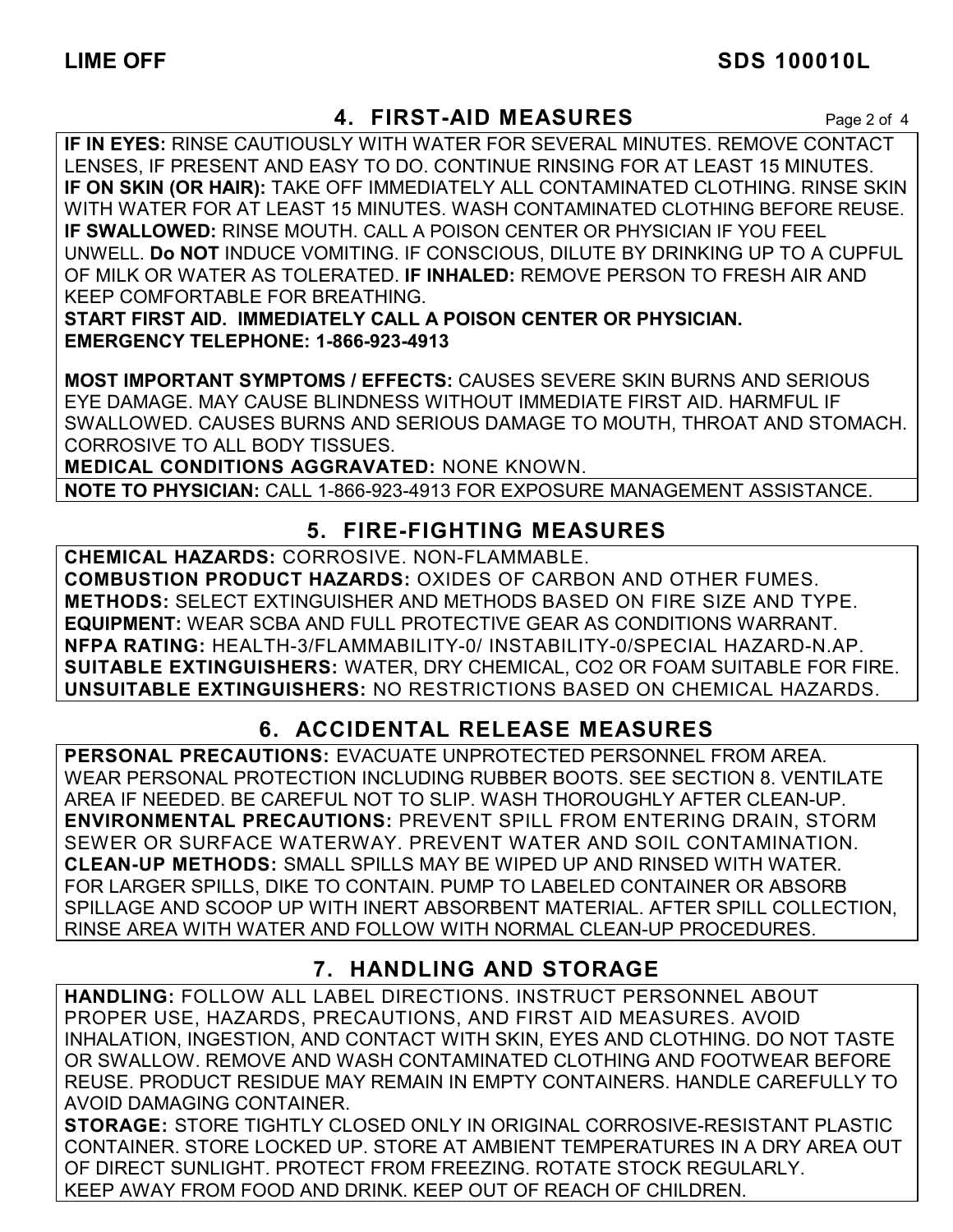#### **LIME OFF SDS 100010L**

#### **8. EXPOSURE CONTROLS / PERSONAL PROTECTION** Page 3 of 4

**EXPOSURE LIMITS:** PHOSPHORIC ACID = 1 MG/M3 TWA, 3 MG/M3 STEL (OSHA PEL / ACGIH TLV) HYDROCHLORIC ACID = 5 PPM CEILING LIMIT (OSHA PEL / ACGIH TLV) **ENGINEERING CONTROLS:** GENERAL ROOM VENTILATION IS TYPICALLY ADEQUATE.

#### **PERSONAL PROTECTION**

**EYES:** CHEMICAL-SPLASH SAFETY GOGGLES.

**HANDS:** CHEMICAL-RESISTANT PROTECTIVE GLOVES (NITRILE, NEOPRENE OR RUBBER). **RESPIRATORY:** NIOSH/MSHA CERTIFIED RESPIRATOR IF EXPOSURE LIMITS ARE EXCEEDED. **FEET:** PROTECTIVE FOOTWEAR.

**BODY:** SUITABLE PROTECTIVE CLOTHING.

**HYGIENE MEASURES:** HANDLE IN ACCORDANCE WITH GOOD INDUSTRIAL HYGIENE AND SAFETY PRACTICE. TAKE OFF IMMEDIATELY ALL CONTAMINATED CLOTHING AND WASH IT BEFORE REUSE. WASH HANDS AND AFFECTED AREAS THOROUGHLY AFTER HANDLING. PROVIDE SUITABLE FACILITIES FOR QUICK DRENCHING OR FLUSHING OF THE EYES AND BODY IN CASE OF CONTACT OR SPLASH HAZARD.

### **9. PHYSICAL AND CHEMICAL PROPERTIES**

| <b>APPEARANCE: STRAW LIQUID</b>           | <b>AUTO-IGNITION TEMPERATURE: N.AV.</b>    |
|-------------------------------------------|--------------------------------------------|
| <b>ODOR: NONE ADDED</b>                   | DECOMPOSITION TEMPERATURE: N.AV.           |
| <b>pH CONCENTRATE: BELOW 2.0 (ACIDIC)</b> | <b>EXPLOSIVE LIMITS (LEL/UEL): NONE</b>    |
| pH READY-TO-USE: N.AP.                    | <b>EVAPORATION RATE: N.AV.</b>             |
| pH @ USE DILUTION: 2.5                    | FLAMMABILITY (SOLID, GAS): N.AP.           |
| <b>PHYSICAL STATE: LIQUID</b>             | <b>FLASH POINT: NONE</b>                   |
| <b>RELATIVE DENSITY (WATER): 1.253</b>    | <b>INITIAL BOILING POINT/RANGE: N.AV.</b>  |
| <b>SOLUBILITY (WATER): COMPLETE</b>       | <b>MELTING POINT/FREEZING POINT: N.AV.</b> |
| VAPOR PRESSURE: N.AV.                     | <b>ODOR THRESHOLD: N.AV.</b>               |
| <b>VAPOR DENSITY: N. AV.</b>              | PARTITION COEFF. (N-OCTANOL/WATER): N.AV   |
| <b>VISCOSITY: NON-VISCOUS</b>             | <b>OTHER: N.AV.</b>                        |

**10. STABILITY AND REACTIVITY** 

**REACTIVITY:** MIXING WITH INCOMPATIBLES CAN RELEASE HEAT + HAZARDOUS GASES. **CHEMICAL STABILITY:** STABLE.

**POSSIBILITY OF HAZARDOUS REACTIONS:** SEE REACTIVITY. WILL NOT POLYMERIZE. **CONDITIONS TO AVOID:** TEMPERATURES BELOW 35°F (1.6°C) OR ABOVE 120°F (49°C). **MATERIALS TO AVOID:** BLEACH, METAL AND OTHER CLEANERS. MIX ONLY WITH WATER. **HAZARDOUS DECOMPOSITION PRODUCTS:** NONE UNDER NORMAL CONDITIONS.

## **11. TOXICOLOGICAL INFORMATION**

**ROUTES OF EXPOSURE:** EYES, SKIN, INGESTION, INHALATION. **INFORMATION ON ROUTES OF EXPOSURE:** NO LC50/LD50 TEST DATA ON MIXTURE. **ACUTE EFFECTS /SYMPTOMS**: CORROSIVE TO ALL BODY TISSUES.  **EYES:** CAUSES SERIOUS EYE DAMAGE. MAY CAUSE PAIN, REDNESS AND WATERING.  **SKIN:** CAUSES SEVERE SKIN BURNS. MAY CAUSE DELAYED PAIN, REDNESS AND BLISTERING. **INGESTION:** CAUSES BURNS AND SERIOUS DAMAGE TO MOUTH, THROAT AND STOMACH. **INHALATION:** MAY CAUSE CORROSIVE EFFECTS TO NOSE, THROAT, AND RESPIRATORY SYSTEM. **CHRONIC / OTHER EFFECTS:** NO REPORTABLE GERM CELL MUTAGENS, SKIN SENSITIZERS, RESPIRATORY SENSITIZERS, REPRODUCTIVE TOXINS OR ASPIRATION HAZARDS. **SPECIFIC TARGET ORGANS (SINGLE/REPEATED):** NONE KNOWN. **NUMERICAL MEASURES OF TOXICITY:** ATEmix (ORAL-RAT) = 1990 MG / KG **CARCINOGENS:** NO REPORTABLE ACGIH, IARC, NTP, OR OSHA CARCINOGENS.